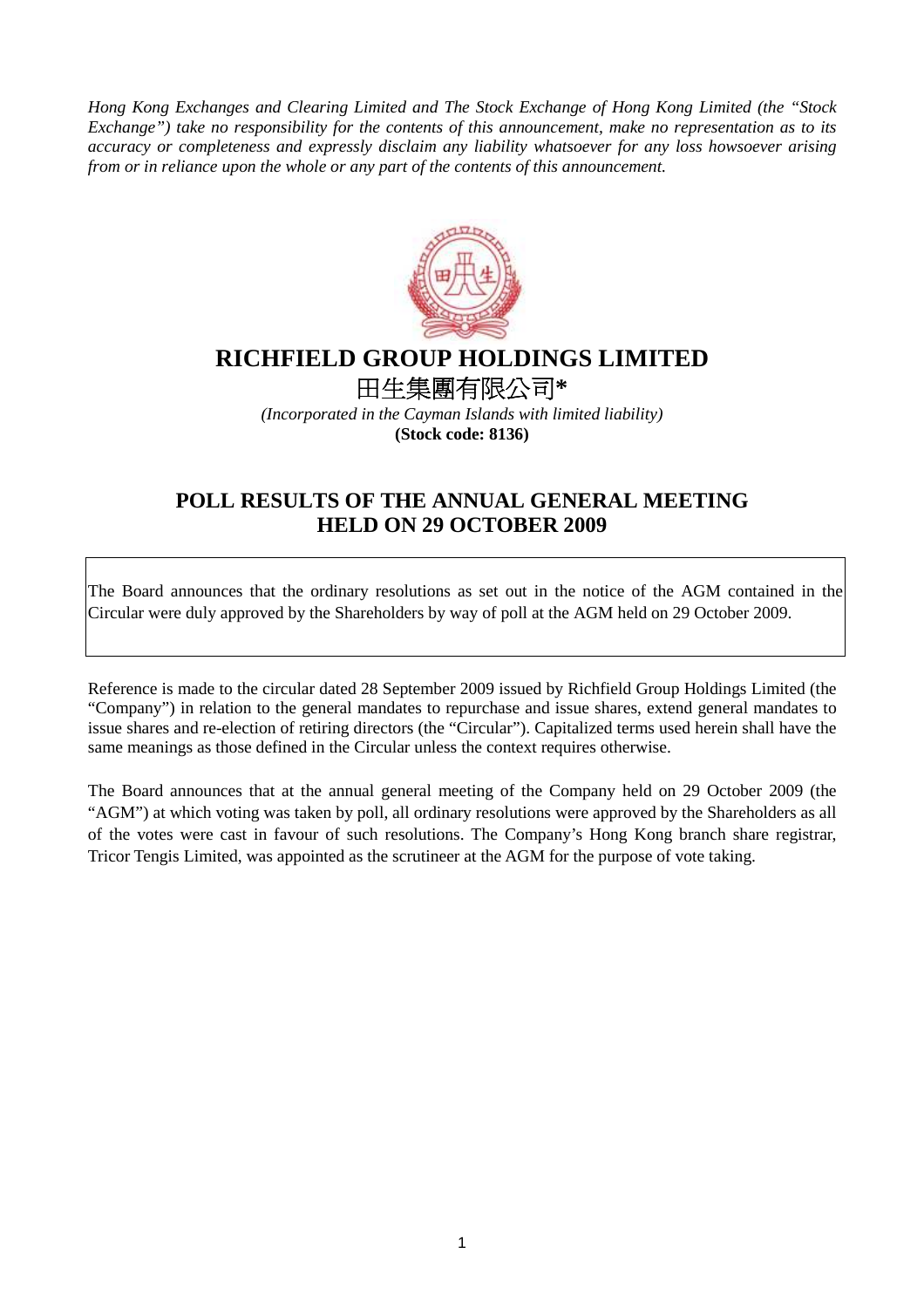As at the date of the AGM, a total number of 2,928,500,000 ordinary shares entitled the holders to attend and vote for or against all resolutions at the AGM. The number of ordinary shares represented by votes for and against the resolutions at the AGM were as follows:

| <b>ORDINARY RESOLUTIONS</b> |                                                                           | For                 |               | <b>Against</b>      |               |
|-----------------------------|---------------------------------------------------------------------------|---------------------|---------------|---------------------|---------------|
|                             |                                                                           | Number of<br>shares | $\frac{0}{0}$ | Number of<br>shares | $\frac{0}{0}$ |
| 1.                          | To receive and approve the audited consolidated financial 2,241,410,000   |                     | 100           | $\Omega$            | $\Omega$      |
|                             | statements and the reports of the directors (the                          |                     |               |                     |               |
|                             | "Directors") and auditors for the 15 months ended 30 June                 |                     |               |                     |               |
|                             | 2009                                                                      |                     |               |                     |               |
| 2.                          | To approve a final dividend of HK0.366 cent per share for 2,241,410,000   |                     | 100           | $\theta$            | $\theta$      |
|                             | the 15 months ended 30 June 2009                                          |                     |               |                     |               |
| 3.                          | To re-elect Mr. Koo Fook Sun, Louis as independent 2,241,410,000<br>(a)   |                     | 100           | $\Omega$            | $\Omega$      |
|                             | non-executive Director                                                    |                     |               |                     |               |
|                             | (b) To re-elect Mr. Lai Hin Wing, Henry as independent 2,241,410,000      |                     | 100           | $\Omega$            | $\theta$      |
|                             | non-executive Director                                                    |                     |               |                     |               |
|                             | To authorise the board of Directors (the "Board") to 2,241,410,000<br>(c) |                     | 100           | $\Omega$            | $\Omega$      |
|                             | fix the Director' s remuneration                                          |                     |               |                     |               |
| 4.                          | To re-appoint the Company's auditors and authorise the 2,241,410,000      |                     | 100           | $\Omega$            | $\Omega$      |
|                             | Board to fix their remuneration                                           |                     |               |                     |               |
| 5.                          | To grant a general mandate to the Directors to issue, allot 2,241,410,000 |                     | 100           | $\Omega$            | $\Omega$      |
|                             | and otherwise deal with the Company's shares                              |                     |               |                     |               |
| 6.                          | To grant a general mandate to the Directors to repurchase 2,241,410,000   |                     | 100           | $\Omega$            | $\Omega$      |
|                             | the Company's shares                                                      |                     |               |                     |               |
| 7.                          | To extend the general mandate granted to the Directors to $2,241,410,000$ |                     | 100           | $\theta$            | $\Omega$      |
|                             | allot, issue and deal with the Company's shares by the                    |                     |               |                     |               |
|                             | amount of shares repurchased                                              |                     |               |                     |               |

Remarks:

a. The total number of the Shares in issue at the time of AGM: 2,928,500,000.

- b. The total number of shares entitling the holder to attend and vote only against the resolutions at the AGM: Nil.
- c. None of the Shareholders have stated their intention in the Circular to vote against any of the resolutions at the AGM.
- d. None of the Shareholders is required to abstain from voting on any of the resolutions at the AGM.

## By order of the Board **Richfield Group Holdings Limited Pong Wai San, Wilson**  *Executive Director*

Hong Kong, 29 October 2009